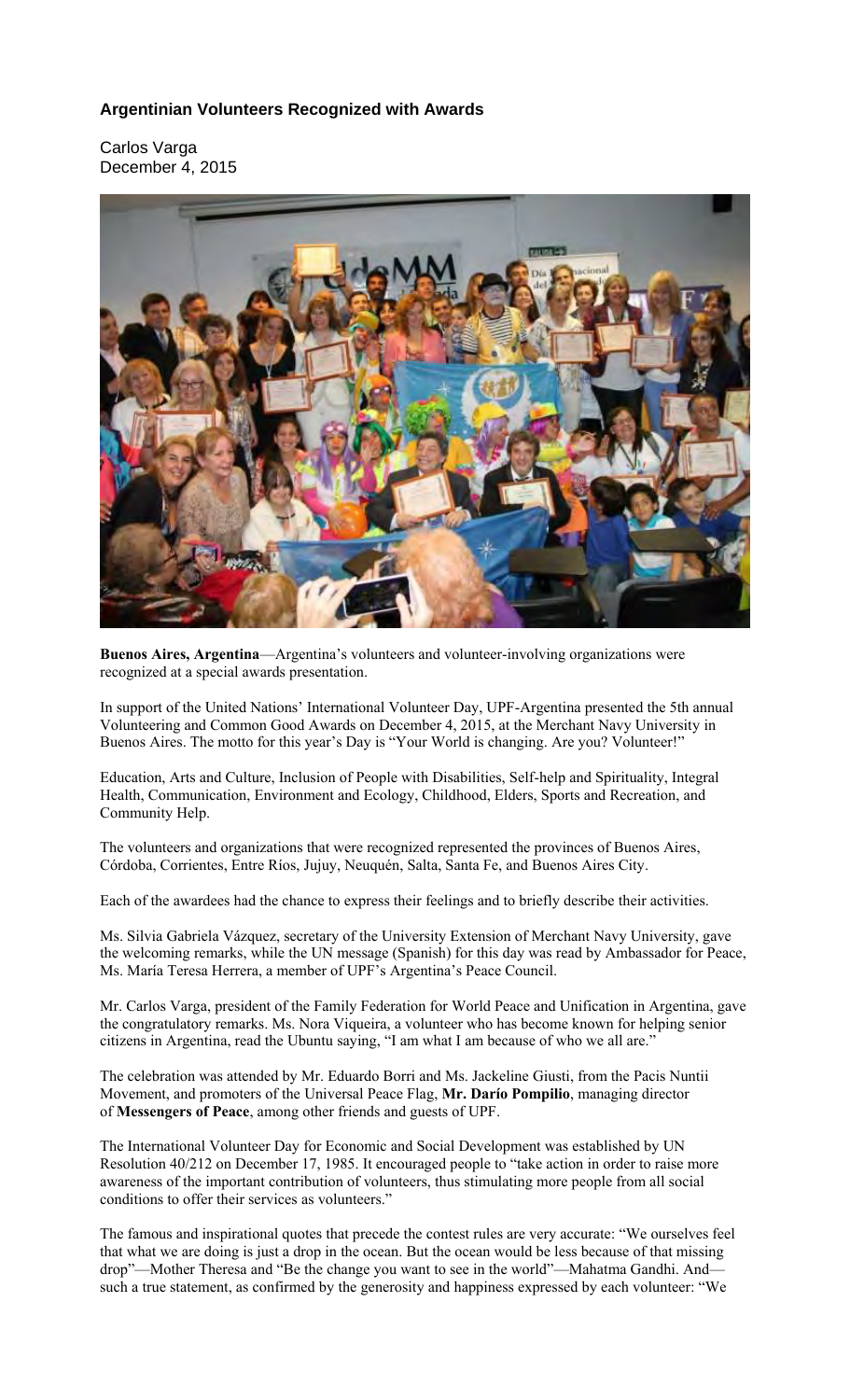will find happiness only when we live our lives for the sake of others"—Dr. Sun Myung Moon, the founder of UPF, from his autobiography, which was one of the many presents given to the awardees.



### **Fifth Annual "Volunteering and Common Good" Awards In commemoration of UN International Volunteer Day 2015**

### **Special Recognition**

Mr. Darío Pompilio Messengers of Peace's General Director in Argentina Buenos Aires, Argentina

**Recognition to Entities** (order according to the Guidelines)

## **Category: EDUCATION**

Mexican Pedagogy Association AC Mexico City, Mexico

## **Category: ARTS AND CULTURE**

**International Cultural Institution "América Madre"**  Santa María de Punilla, Province of Córdoba

**Aventuras de Papel (MENTION)**  Mar del Plata – Province of Buenos Aires

### **Category: INCLUSION OF PEOPLE WITH DISABILITIES**

**"Sonrie" NGO**  Funes, Province of Santa Fe

**Protected Studio Bakery "El Futuro"**  Pehuajó, Province of Buenos Aires

## **Category: SELF-HELP AND SPIRITUALITY**

**Brahma Kumaris Argentina and Paraguay** Autonomous City of Buenos Aires

**Space "Ayni Don Torcuato" (MENTION)** Don Torcuato, Province of Buenos Aires

### **Category: INTEGRAL HEALTH**

**Association "Dale Vida"** Autonomous City of Buenos Aires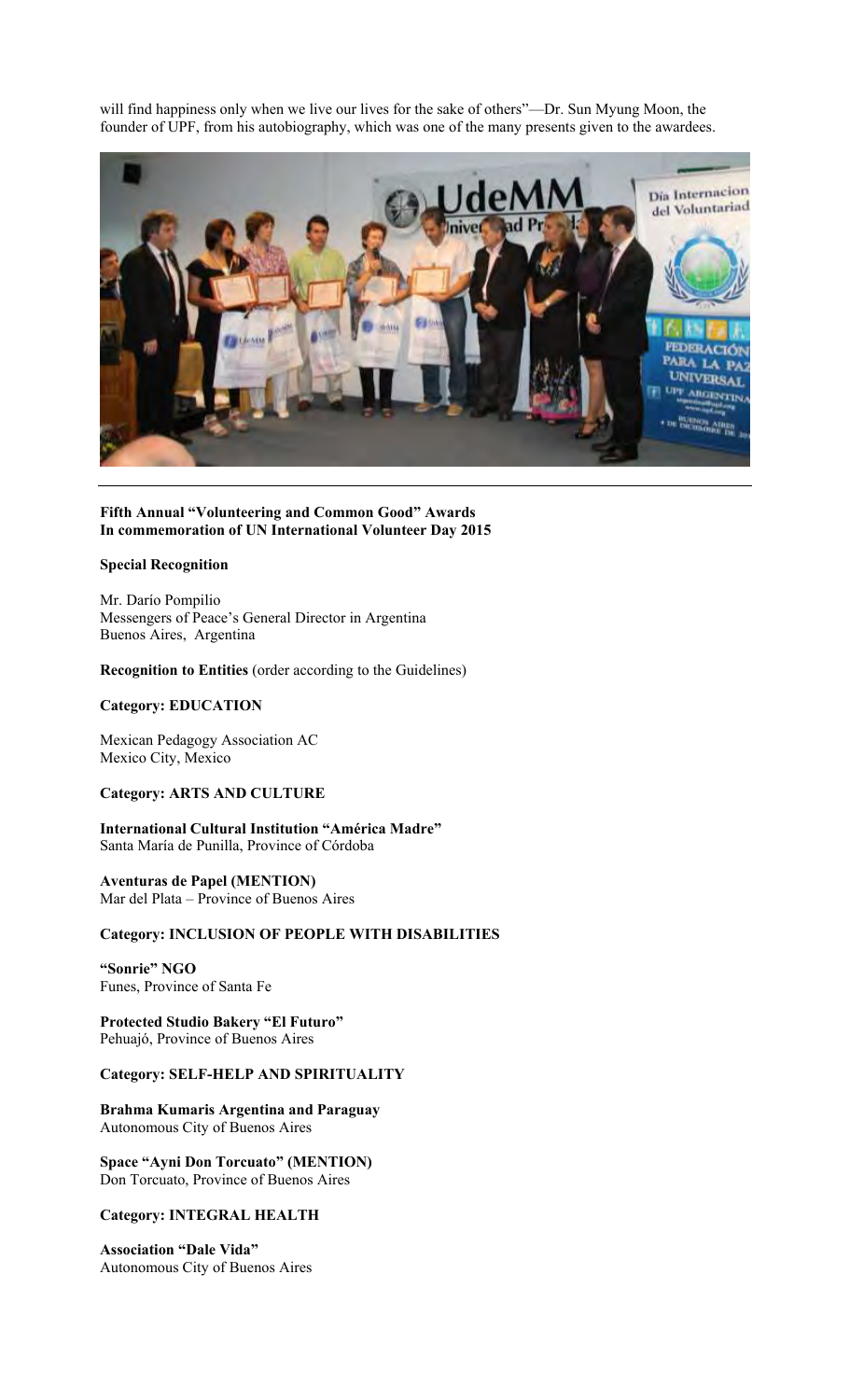## **Foundation GEFS+**  Autonomous City of Buenos Aires

### **Category: COMMUNICATION**

### **Association "Martin Castellucci"**  Autonomous City of Buenos Aires

**Women's federation "Grandes Maestras"**  San Clemente del Tuyú, Province de Buenos Aires

### **Category: ENVIRONMENT AND ECOLOGY**

**Agro-technical school "CORONEL MANUEL ARIAS"**  Paraje Bella Vista, La Banda, Humahuaca, Province of Jujuy

### **Category: CHILDHOOD**

### **Association "Acompanar Con Educación y Responsabilidad" (ACER)**

**Family CONIN (Cooperative for Child Nutrition)**  Vicente López, Province de Buenos Aires

## **Casa del Niño (MENTION)**

**Parroquia Nuestra Señora del Carmen**  Lobos, Province de Buenos Aires

### **Category: SPORTS AND RECREATION**

**Argentinian Tennis Association for Blind People**  Autonomous City of Buenos Aires

### **Category: COMMUNITY HELP**

**Inriville's Volunteer Fire Brigade**  Inriville, Province of Córdoba

# **Foundation "La Redención"**

Inriville, Province of Córdoba

## **Recognition to Volunteers** (order according to the Guidelines)

### **Category: Education**

**Carina Bender ("Si – Mosconi" Foundation)**  Mosconi, Province of Salta

**Patricio Marquínez ("San Genaro" Foundation)**  Autonomous City of Buenos Aires

## **Category: ARTS AND CULTURE**

**Laura Bolli**  Concepción del Uruguay, Province of Entre Ríos

**Maria Irene Giurlani**  Boulogne Sur Mer, San Isidro, Province de Buenos Aires

**Carlos Marcelo Robles**  Ciudad de Santa Fe, Province of Santa Fe

## **Category: INCLUSION OF PEOPLE WITH DISABILITIES**

**Alberto Mario Batalla**  Pergamino, Province de Buenos Aires